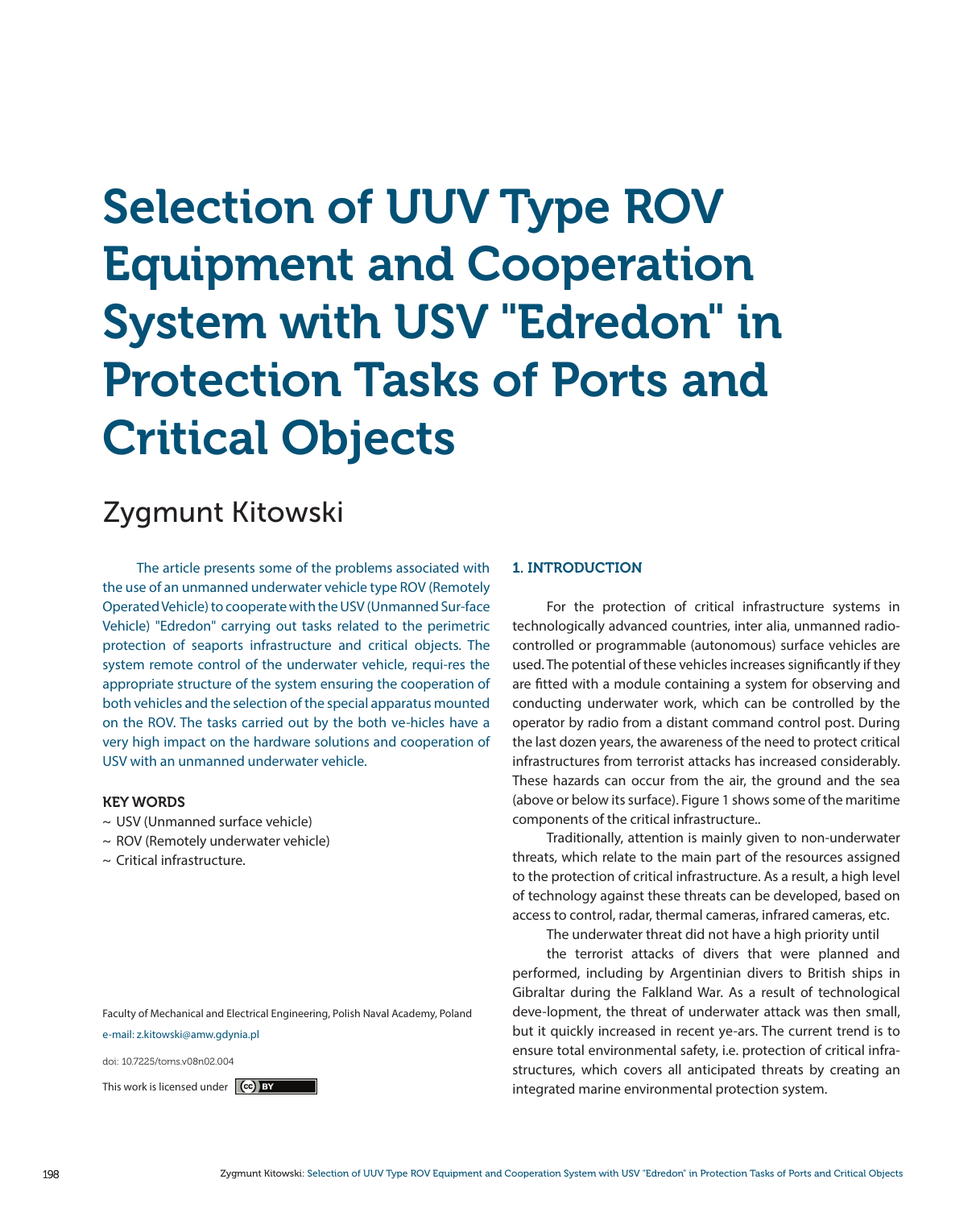

## Figure 1.

A few examples of critical infrastructures related to the marine environment (refinery, oil rig), (Source: Materials of projects).

The previous practice proved that unmanned underwater vehicles cooperating with equipment intended for the monitoring of water spaces have a high potential for all kinds of exploratory work. An example of this can be USV equipped with the ROV (ROV – Remotely Underwater Vehicle). This System is designed for any underwater work on both sea and inland waters. However, there are few USV structural solutions designed to work with the ROV. Most often these are constructions specially designed for this purpose. An example may be an unmanned vehicle Yamaha UMV-H, presented in 2005, which serves as a platform for the unmanned underwater vehicle RDUST-VideoRay (Veers and Bertram, 2006) which are shown in Figure 2.



Figure 2. Yamaha UMV-H and Video Ray Micro-ROV, (Source: Molchan, 2005).

The assumptions for the construction project of the Polish version of the Autonomous Surface Vehicle (ASV) were to develop and build a demonstrator of USV technology and later the ASV under the named "Edredon", performing tasks related

to the perimetric protection of infrastructure critical in the framework of which (for the "Edredon" vehicle intended to be used for multivarianeous use by the possibility of equipping it with a variety of modules) is foreseen the use of an unmanned

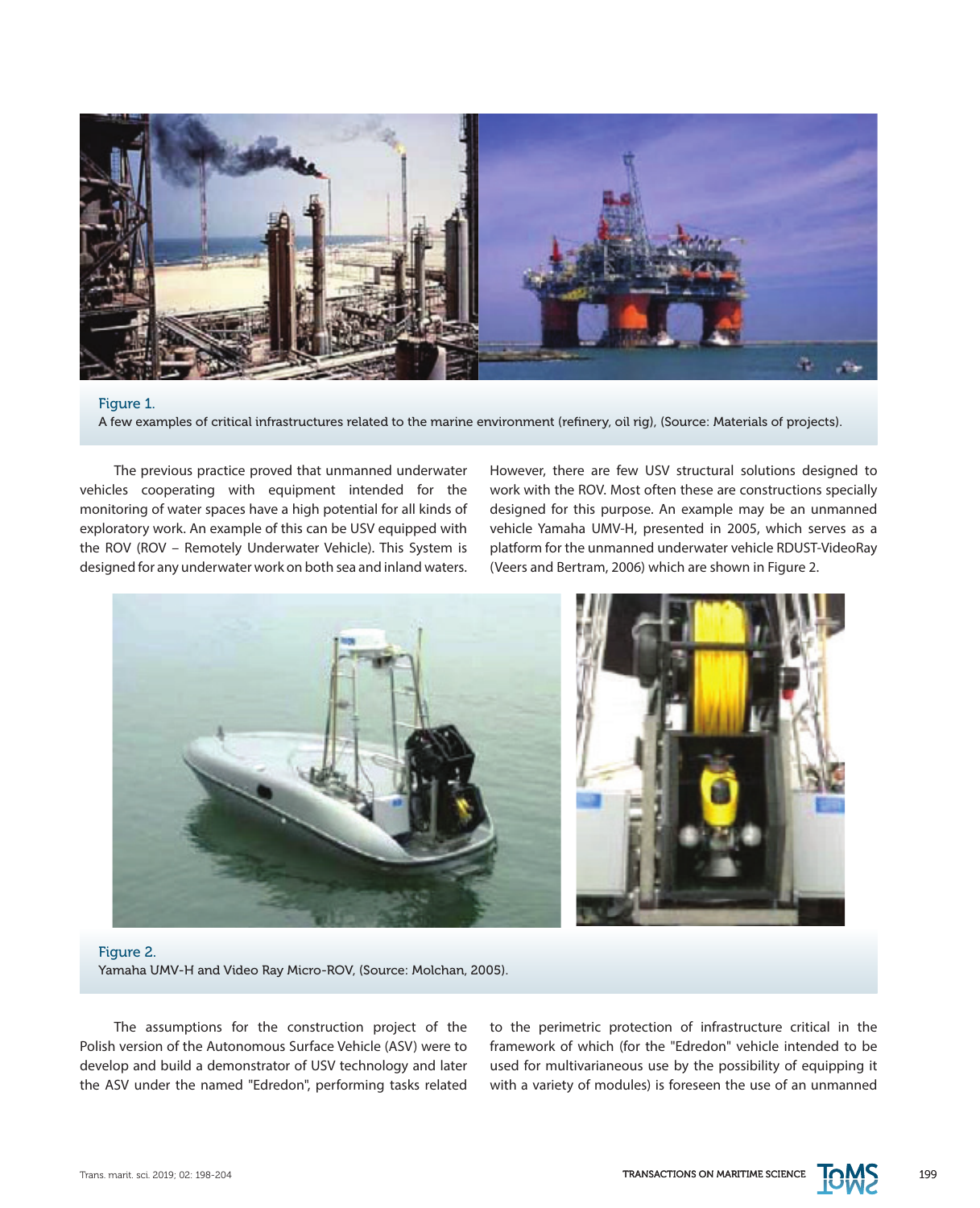underwater vehicle type ROV operating on the USV deck. It was assumed that when decision on the need to perform a mission by an underwater vehicle is undertaken the autonomous mission carried out by the USV "Edredon" will be interrupted and the system will enter into the remote control mode, during which the operator located on a mobile land (or ship) command post will take the control over the ROV vehicle. The tasks of the operator at that time should be: the operation of the ROV from the unmanned underwater vehicle by means of a remote controlled launch and recovery system of the ROV (several concepts of such a system have been developed during the implementation of the project), execution of the set task, and then recovery of the ROV back on board of the USV "Edredon".

# 2. THE DESIGN OF THE LAUNCH AND RECOVERY SYSTEM OF THE ROV ON THE USV "EDREDON" BOARD

The use of such a solution due to the limited space on the stern of USV (Figure 3) turned out to be a very difficult task, that required the solution of a number of structural problems related to the operating conditions of the system, including but not limited to (Materials of projects, 2013):

The risk of the cable line being screwed into the propeller, resulting from the signifi-cant submersion of the thruster;

A limited platform surface to mount the launch and recovering system of an underwa-ter vehicle on the USV deck;

The way of mounting the system structure and taking into account the difference in al-titude the surface of the water, imposing a segmented construction of the entire struc-ture of the equipment for launching and raising of an underwater vehicle on board the surface vehicle;

The need to use for the construction of light materials, which will not cause a large the vehicle's depth to the stern and the displacement of the metacentric height of the ve-hicle that would cause the of the swimming conditions as well as the performance of the USV;

Limited possible construction height of the remote launching and recovery system of the vehicle does not cause an increase in the USV centre of gravity and thus manoeu-valability;

• Maximum offset of the system structure of the launching and recovery of the vehicle in the direction of the USV stern exposing the entire unit to continuous contact with water which imposes the use of seawater-resistant materials and equipment;

The location of the platform on which the system is mounted must not restrict move-ment of the thruster, e.g. its trim;

The platform must located above the thruster's elevation level, in its extreme top posi-tion.

One of the examined systems for launching/recovering from water of an unmanned type ROV underwater vehi-cle on board the USV "Edredon", is shown in Figure 3.



#### Figure 3.

Platform stern - the location of the launch and recovery system on the USV board (Source: Materials of projects).

An important problem that appeared during the design of the system became the choice of the appropriate ROV type submarine and equipping it with apparatus for the realization of tasks related to the perimetric protection of critical objects. As the underwater vehicle is intended to carry out underwater inspections in close proximity from the autonomous surface vehicle "Edredon", the technical assumptions are formulated based on an analysis of the possible tasks. Concerning the work of the ROV and its operational capacities such as: mass, dimensions, immersion, equipment in sensors, etc. For the design of the system, among others (materials of projects and Olejnik.A, 2012):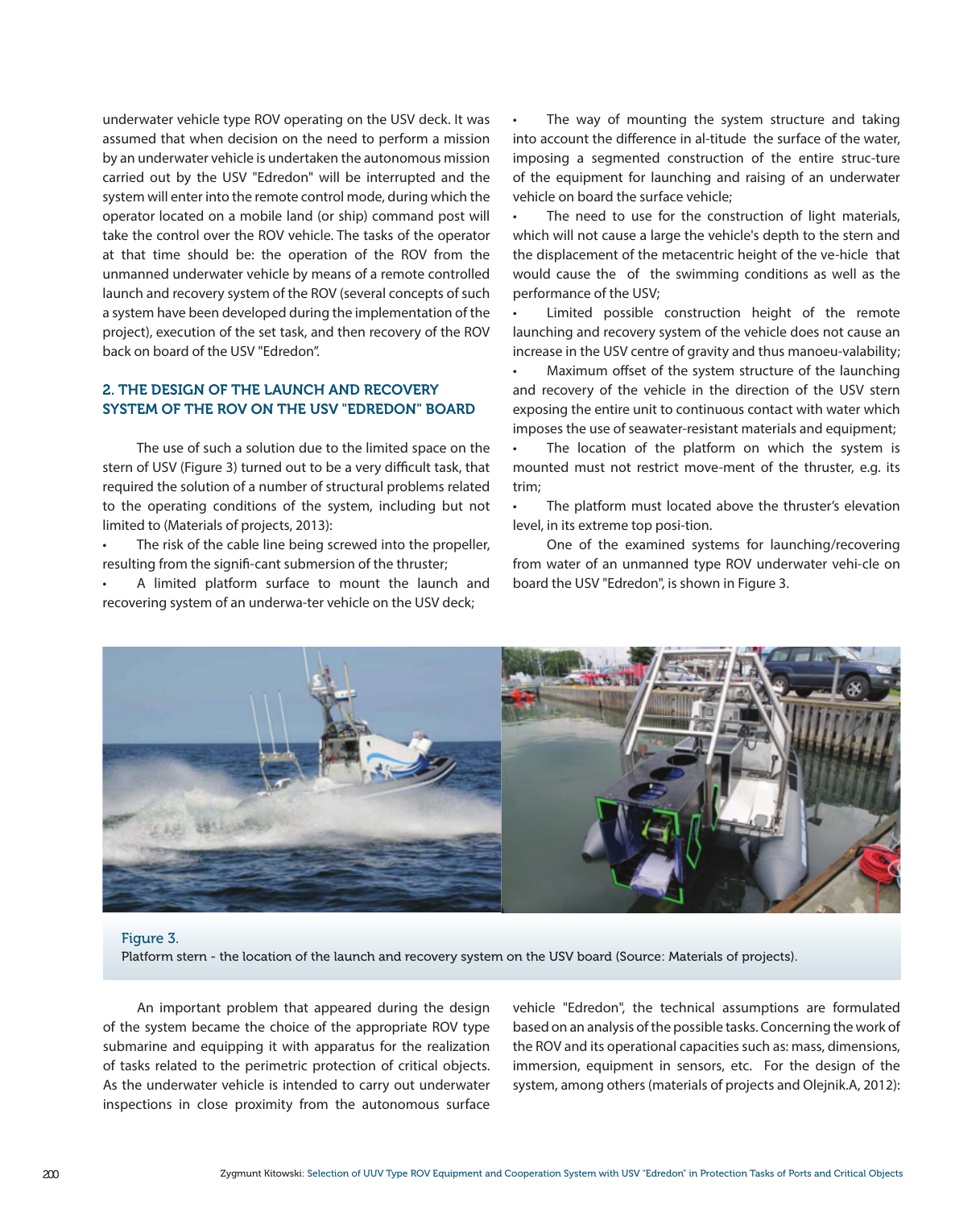The possibility of fast launching and recovery on the board of USV "Edredon" (time of launching the garage with the ROV or the time of its lifting on board USV) should not exceed 60s.,

The weight of the ROV in the air should not exceed 20 kg,

The geometric dimensions should be in a rectangular wall with a volume of up to 1 $\mathsf{m}^{\mathsf{3}},$ 

The vehicle should be capable of operating in the Baltic Sea environment at depths 50 m,

• The underwater vehicle should be equipped with sensors to detect contaminations chemical and biological

The vehicle has the ability to determine its own position, e.g. for the purpose of determining the location of contamination,

Detection and/or classification of underwater objects is possible.

However, the most important element was the transmission of images from cameras and sensors mounted on the ROV to the mobile land (or ship) command post and the ROV's remote control.

# 3. THE EQUIPMENT OF THE UNDERWATER VEHICLE IN SENSORS AND DEVICES EXTENDING THE OPERATING POSSIBILITIES OF THE VEHICLE.

Based on the analysis of the vehicles, available on the market, a underwater vehicle LBV200-4 type ROV of the American company Teledyne SeaBotix Company was selected (Figure 4).



#### Figure 4.

Remote controlled underwater vehicle LBV200-4 mounted on the board of USV "Edredon" (Source: Materials of projects).

In order to ensure that the vehicle LBV200-4 is carried out under water under the hydrome-teorological conditions, several additional sensors and devices extending the operating capabilities of the vehicle have been selected. Due to the possible use of the ROV vehicle to coope-rate with the USV and to perform the widest possible spectrum of tasks, the vehicle was addi-tionally equipped with [Materials of projects]:

Rear camera supporting the operator with the launch and recovery system control,

- Manipulator robot with three-jaw gripper;
- **Additional Outdoor Lighting**
- BlueView sonar with a viewing angle of 130 °,
- Subwater Positioning System Tritech MicronNav USBL;

Probe for measuring the physico-chemical parameters of marine pollution.

The task of the rear camera is to assist the operator of the ROV during the operation of its launching from and recovery on board the USV "Edredon" to prevent the misalignment of the cable line in the water and on the drum (Figure 5).

The three-jaw gripper-the (manipulator - Figure 5), in addition to the possibility of carrying out simple inspection work, ensures the transfer of objects found on the USV.

One of the tasks carried out by the unmanned surface vehicle "Edredon" is the detection of chemical and biological contamination. Therefore, the probe for measuring marine environ-ment parameters is, from the point of realization of tasks set in the project, one of the most important components installed on the underwater vehicle. During the selection of the subma-rine LBV200-4 the attention was also paid to the possibility of equipping the vehicle with a water quality probe,

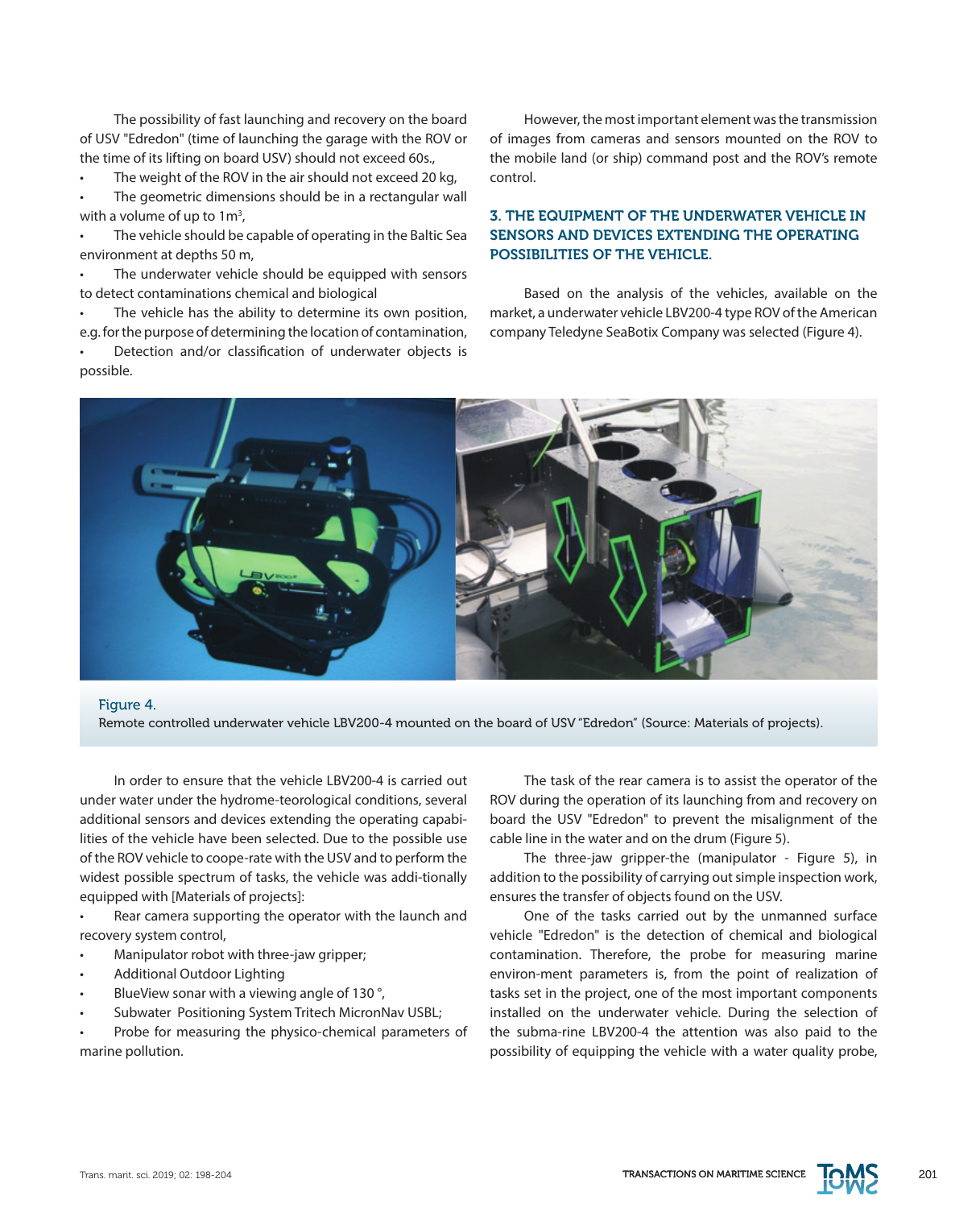

#### Figure 5.

Rear camera of the ROV with annular backlighting, (Source: Materials of projects).

which is able to measure and send to the command center, via the "Edre-dona" wireless communication systems, a dozen water quality parameters. For the measure-ment of the physicochemical contamination of the marine environment, the YSI type 6820 probe (Figure 6), which was integrated into the vehicle, was used to transmit the RS-232 se-rial link backup data.

The available sensor optical sensors detect and measu -re the following components in the water:

- Dissolved oxygen;
- Blue-green algae;
- Chlorophyll:
- Water turbidity;
- Rodamine.

The following water parameters can also be measured using the 6820 sonde:

- Temperature:
- Conductivity;
- Salinity;
- Proper conductivity;
- PH, ORP, TDS ratios:
- Water flow;

The content of nitrate nitrogen, ammonia/ammonium nitrogen, chloride (ISE).



# Figure 6.

Water quality sonde and manipulator of the ROV, (Source: http://www.ysi.com/products.php, http://www.seabotix. com/products/lbv200-4.htm).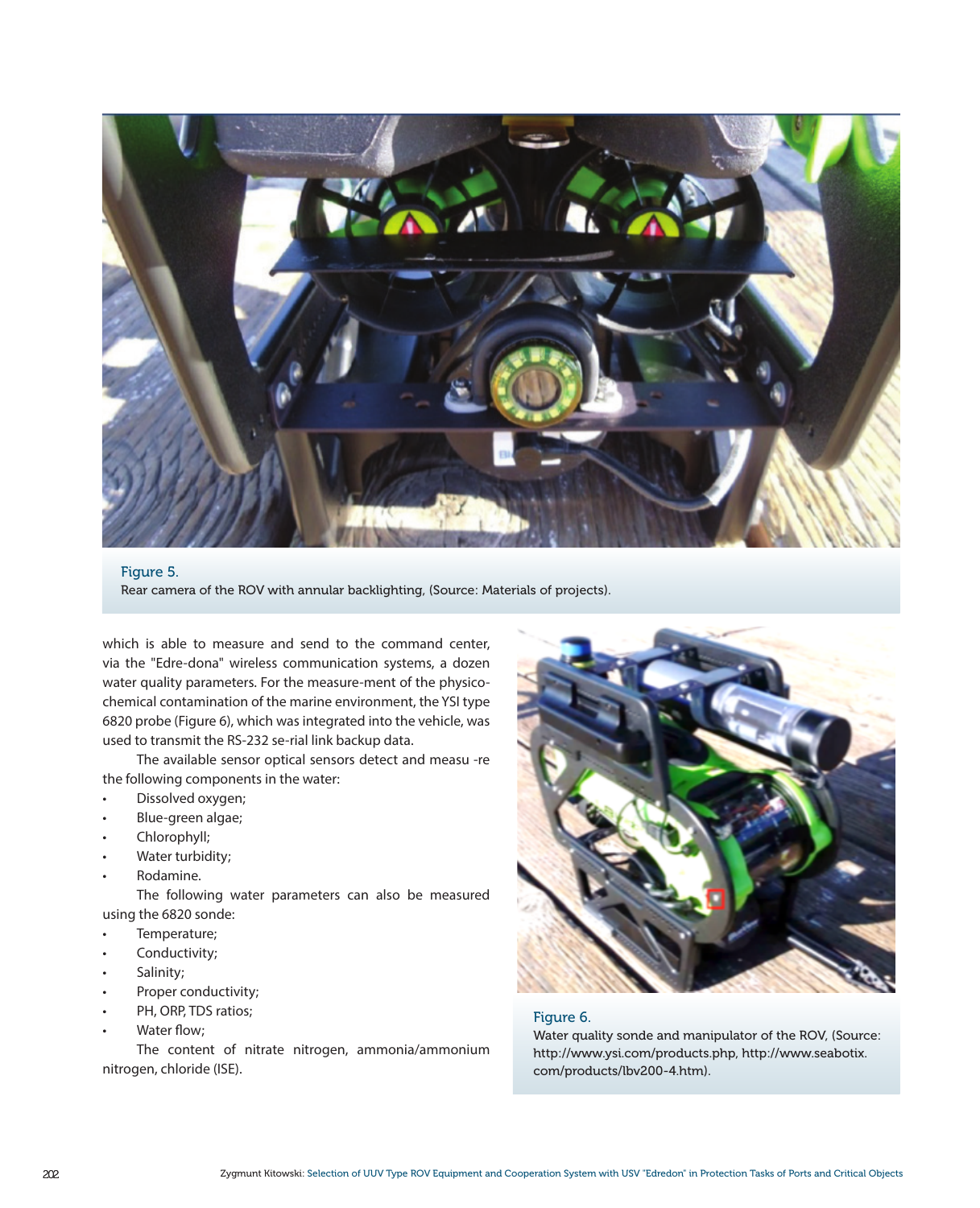The sonde transmits signals to the ROV Central Unit. The data from the sonde, as well as the sonar data and the underwater positioning system, are converted into an optical signal transmitted to the cable line drum. There, they are converted to an analog signal that is transmitted to the Central Control Unit of the ICC (Integrated Control Console) or a PC-class computer with built-in software to receive this data.

The unmanned surface vehicle "Edredon" with the LBV200- 4 underwater vehicle is to per-form various tasks in the Baltic Sea area, in particular the Gulf of Gdansk. Due to the poor visibility of the Baltic Sea water (ranging from 4 to 10 m, deteriorating as the depth increases) there is a need to install additional lighting on the vehicle. The project uses a set consisting of two LED heads, which gives the light flux of 2860 lumen (Figure 7) with the basic illumina-tion.



#### Figure 7.

Additional Outdoor LED Lighting (Source: http://www. seabotix.com/products/lbv200-4.htm).

Another additional device is the sonar. The project decided to choose BlueView's high-performance 2D sonar with a viewing angle of 130 ° (Figure 8).

The sonar is placed at the bottom of the vehicle, on a specially prepared platform integrated with the backbone of the ROV vehicle. The sonar image is transmitted using RS-232 serial transmission. The transmission from the socket is converted to optical signals, so that they can be transmitted using a fibre optic cable to the converter located in the cable line drum. There, the optical signal is converted to the transmission with a twistedpair computer cable and for-warded to the ICC (Integrate Control Console).



# Figure 8.

Sonar 2D Blueview P900 (Source: https://www. ashteadtechnology.com/product/teledyne-blueview-p900- 130-2d-forward-looking-imaging-sonar).

The underwater positioning system is an important device for increasing the ability to operate the underwater vehicle. It allows to determine the position of the underwater vehicle in regard to the surface vehicle, record the trajectory of its movement, and determine the position of possible objects, e.g. Possible sources of chemical and biological contamination. SeaBotix offers positioning System Tritech International MicronNav (Figure 9). The System has a ran-ge of 500 m, positioning accuracy  $\pm$  0.2 m and bearing accuracy  $\pm$  3°. The positioning speed is from 0.5 to 10 s. This System consists of:

- MicronNav interface.
- USBL Transducer.
- MicronNav Underwater unit.



Figure 9. Underwater Positioning System Tritech International MicronNav (Source: Materials of projects).